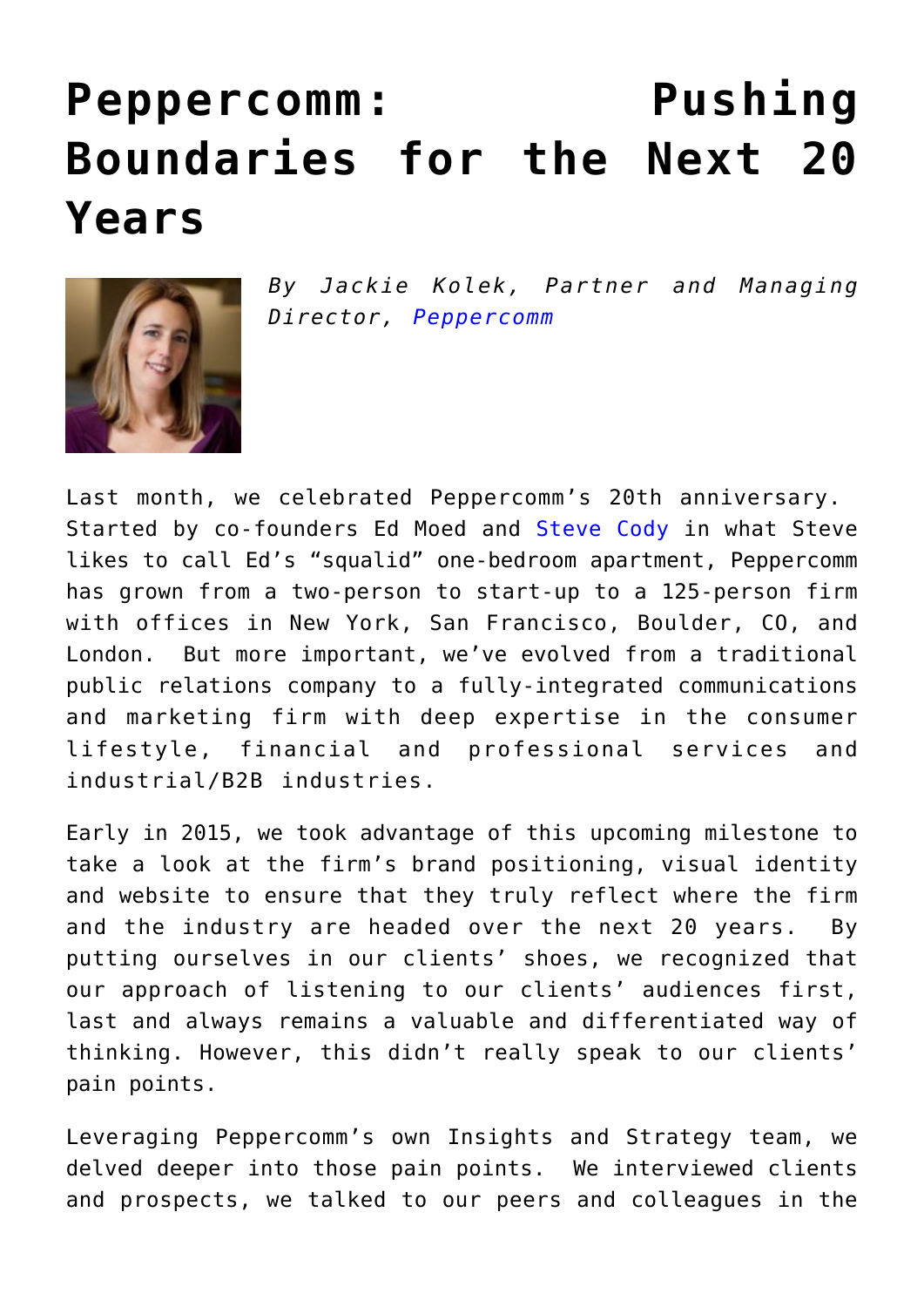industry and we examined our competitive set. What we uncovered was that Peppercomm's ability to push boundaries is what attracts our clients and keeps them with us for more than 15 years in some cases. It's what helps us deliver bottomline results for clients and what helps them to keep ahead of their competition. It's also what has helped us to attract and retain top talent both from within the industry and from non-traditional backgrounds.

Whether it's a highly-regulated professional services firm executing online thought leadership via social media for the first time, a hedge fund opening up its website, a luxury auto brand trying to attract a younger Millennial audience and change the exiting brand perception or a global pharmaceutical company using comedy to improve storytelling and break down barriers between its teams, Peppercomm helps its clients push the boundaries to reach and engage audiences with right messaging on the right platforms. But, we do it in a way that both mitigates risk and delivers measurable results that show real ROI.

Armed with this insight, we updated our brand positioning and created a refreshed visual identity with a new "P" icon that breaks through a box in a subtle and sophisticated way. Our totally new website speaks directly to our audiences' needs and provides them with information in a way they want to consume it, rather than how we want to serve it up.

As we look forward to the next 20 years, brands will continue to be faced with myriad challenges – engaging with the Next Gen, Millennials and Gen Z, reaching new niche audiences, understanding how to leverage new digital and social platforms and grappling with new regulations. By listening to their audiences first, Peppercomm strives to help clients understand these audiences and apply our knowledge and experience across the fully integrated spectrum of paid, owned and earned platforms to create compelling content that pushes boundaries to engage audiences and drive real ROI.